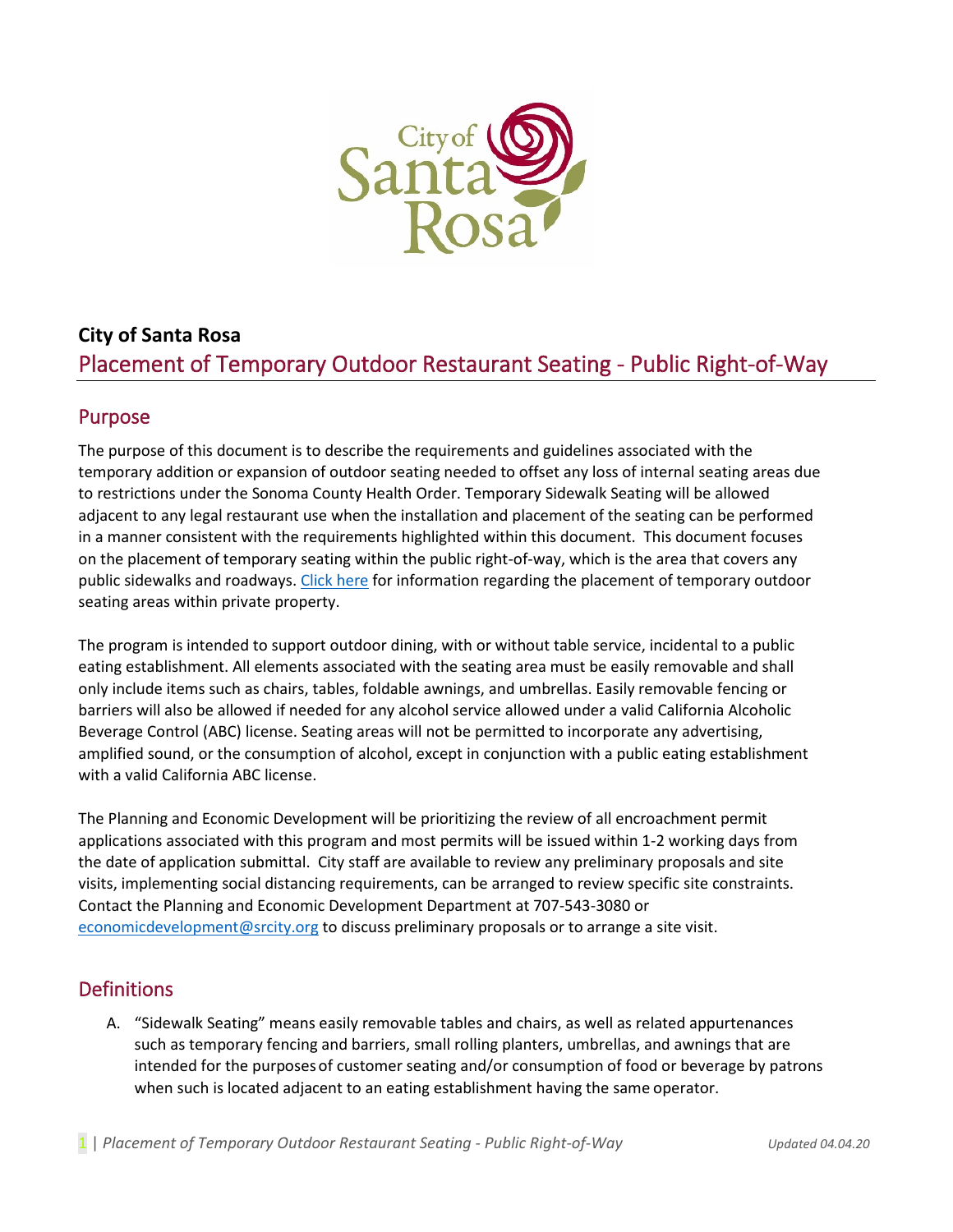- B. "Through Zone" means the unobstructed area of sidewalk where primary pedestrian circulation occurs. The Through Zone shall always remain free and clear of physical obstructions. The through Zone should maintain a 5' width wherever possible. The width may reduce to 4' around obstructions.
- C. "Frontage Zone" means the sidewalk area between the Through Zone and the front ofthe adjacent property/building which may accommodate pedestrian oriented activities.
- D. "Furnishing Zone" means the area between the Through Zone and the Curb Zonewhere streetscape amenities such as planter boxes, streetlights, and tree wells are typically located.
- E. "Curb Zone" means the area located between the Furnishing Zone and the vehicular or bicycle travel lane and defines the boundary between the pedestrian realm and the roadway. The Curb Zone only exists in areas that contain parallel, perpendicular, or diagonal public parking along the curb line.



*Figure 1 - Frontage Zones*

### <span id="page-1-0"></span>Permit Requirements

The installation and operation of Sidewalk Seating shall be performed under an encroachment permit pursuant to [Chapter 13.04 of the Santa Rosa City Code.](http://qcode.us/codes/santarosa/view.php?topic=13-13_04&frames=off) The permittee will be responsible for all requirements contained in the permit, as well as any applicable codes, polices and standards associated with the use of the public right-of-way or any public sidewalk easements.

### Insurance Requirements

The permittee, or the contractor performing the work, will be required to secure a policy of broad form commercial general liability insurance by an insurer acceptable to the City covering both construction of the Outdoor Seating, as well as the ongoing operation. The policy shall by endorsement name the City of

2 | *Placement of Temporary Outdoor Restaurant Seating - Public Right-of-Way Updated 04.04.20*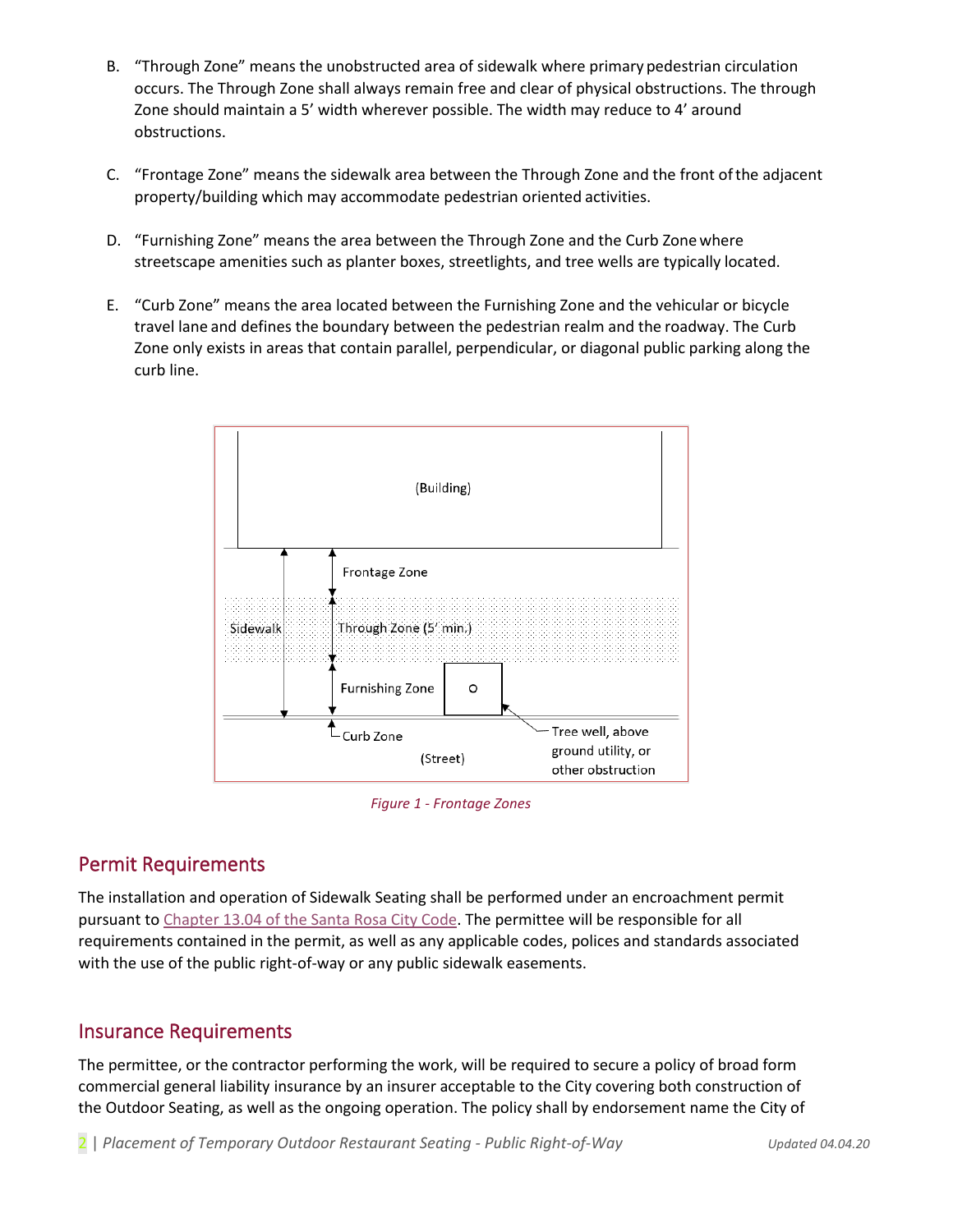Santa Rosa, its officers, agents, employees, and volunteers as additional insured and shall protect them from claims for personal injury, death, or property damage suffered by the third persons and arising out of the work performed pursuant to the permit or the manner of installation or construction. Workers' Compensation insurance shall also be maintained to meet minimum state requirements. Additional details regarding the insurance requirements can be obtained [here.](https://srcity.org/DocumentCenter/View/28329/Encroachment-Permit-Insurance-Requirements) It is possible that the business currently has the required liability and Workers' Compensation insurance in place and the only requirement may be to name the City as an additional insured under the liability insurance. A sample insurance document with the appropriate endorsements can be viewed [here.](https://srcity.org/DocumentCenter/View/28328/Encroachment-Permit-Insurance-Sample)

### Placement

Sidewalk Seating shall be placed adjacent to the eating establishment that has the same operator and shall be restricted to the width of the commercial space that contains the eating establishment. Sidewalk Seating areas may extend across the frontage of the adjacent business if written permission is obtained from the adjacent property owner and business operator. Sidewalk Seating may be placed in the Frontage and Furnishing Zones, as described in *Figure 1 - [Frontage Zones](#page-1-0)*. Sidewalk Seating may also be placed in the Curb Zone if ADA requirements can be met and protective measure can be put in place to protect occupants from adjacent vehicle traffic.

# Design Requirements

| <b>Accessibility</b> | All seating areas that are required to be accessible shall maintain<br>compliance with accessibility requirements outlined in the Americans<br>with Disabilities Act (ADA).<br>Access to any features afforded to customers shall be provided to<br>those with access needs. (Access to restrooms, pay stations, or any<br>other features must be provided in an equivalent fashion.)<br>Click here to review the Outdoor Seating and Accessibility Guidelines<br>$\bullet$ |
|----------------------|-----------------------------------------------------------------------------------------------------------------------------------------------------------------------------------------------------------------------------------------------------------------------------------------------------------------------------------------------------------------------------------------------------------------------------------------------------------------------------|
| <b>Public</b>        | All components associated with the seating area shall maintain a<br>$\bullet$                                                                                                                                                                                                                                                                                                                                                                                               |
| <b>Utilities and</b> | clearance of at least 3' from all hydrants and fire department                                                                                                                                                                                                                                                                                                                                                                                                              |
| <b>Fire</b>          | connections. This separation will also apply to all above ground utility                                                                                                                                                                                                                                                                                                                                                                                                    |
|                      | structures and access lids such as sewer manholes, water valve covers,                                                                                                                                                                                                                                                                                                                                                                                                      |
|                      | meter box lids, and utility vault covers. Components that create                                                                                                                                                                                                                                                                                                                                                                                                            |
|                      | additional difficulties during an emergency removal process such as                                                                                                                                                                                                                                                                                                                                                                                                         |
|                      | umbrellas, fences, and non-rolling planters shall maintain a 5'                                                                                                                                                                                                                                                                                                                                                                                                             |
|                      | separation from the utility and fire protection items highlighted above.                                                                                                                                                                                                                                                                                                                                                                                                    |
| <b>Traffic</b>       | The requirements below only pertain to seating areas placed on the street side                                                                                                                                                                                                                                                                                                                                                                                              |
|                      | of the curb:                                                                                                                                                                                                                                                                                                                                                                                                                                                                |
|                      | Installations will only be allowed on active public streets with a speed limit                                                                                                                                                                                                                                                                                                                                                                                              |
|                      | of 25 miles per hour or less and with a trip volume of less than 5,000                                                                                                                                                                                                                                                                                                                                                                                                      |
|                      | vehicles per day. Current traffic counts are available here.                                                                                                                                                                                                                                                                                                                                                                                                                |
|                      | The proposal should focus on straight street sections and avoid areas                                                                                                                                                                                                                                                                                                                                                                                                       |
|                      | where curves exist.                                                                                                                                                                                                                                                                                                                                                                                                                                                         |
|                      | All portions of seating areas shall maintain the following clearances:                                                                                                                                                                                                                                                                                                                                                                                                      |
|                      | 25' from any existing public street intersections.<br>$\circ$                                                                                                                                                                                                                                                                                                                                                                                                               |
|                      | 20' from any existing driveway or alley connections, unless<br>$\circ$                                                                                                                                                                                                                                                                                                                                                                                                      |
|                      | otherwise approved by the Traffic Engineer.                                                                                                                                                                                                                                                                                                                                                                                                                                 |
|                      | 1' minimum clearance from any adjacent vehicular travel lanes on<br>$\circ$                                                                                                                                                                                                                                                                                                                                                                                                 |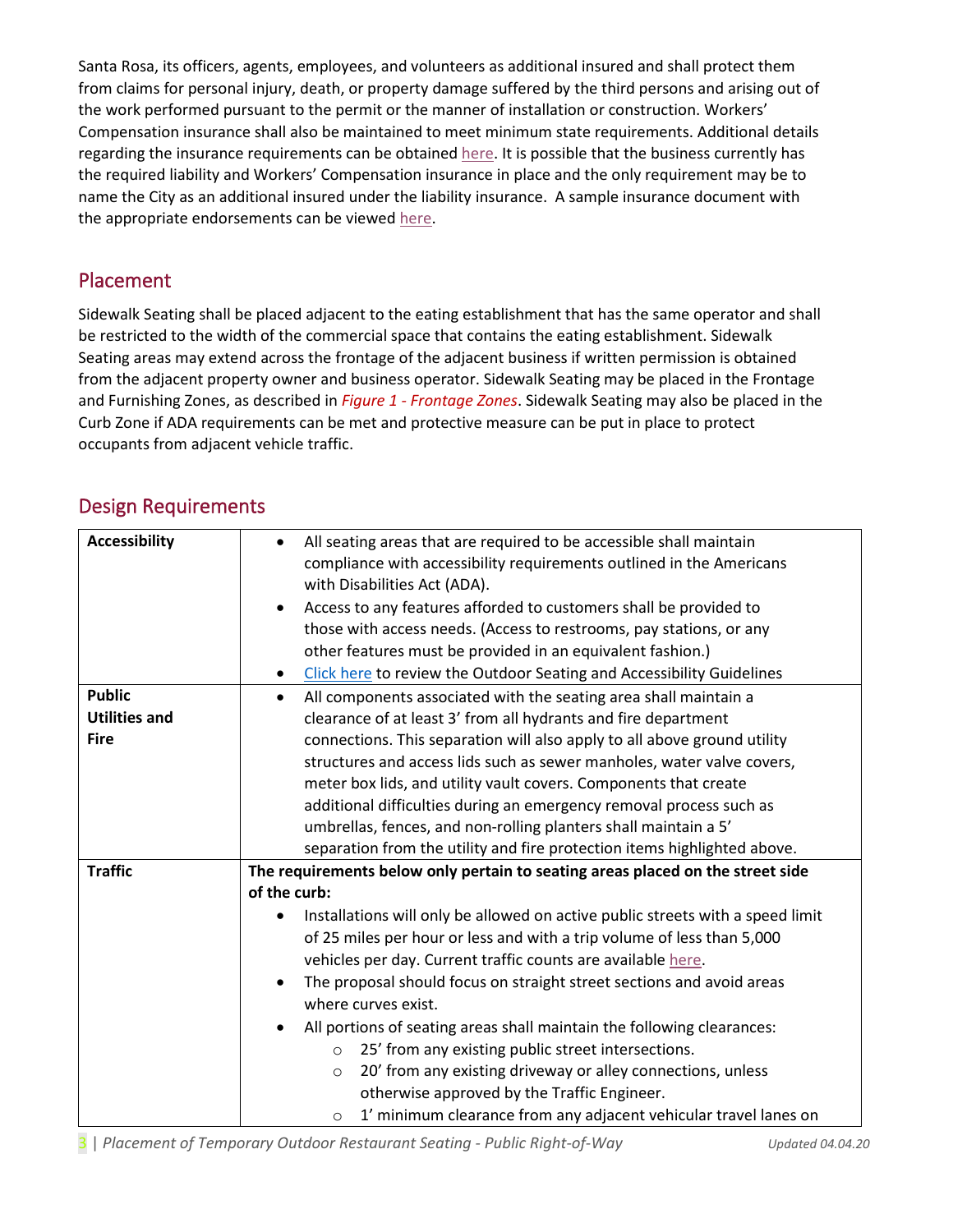|                    | installations proposed in parallel parking areas.<br>• 2' minimum clearance from any adjacent vehicular travel lanes on<br>installations proposed in diagonal or perpendicular parking areas.<br>Temporary fencing should be placed in-between the seating area and<br>$\bullet$<br>the travel lane to prohibit occupants from inadvertently entering the<br>travel lane. |
|--------------------|---------------------------------------------------------------------------------------------------------------------------------------------------------------------------------------------------------------------------------------------------------------------------------------------------------------------------------------------------------------------------|
|                    | Reflective material and safety cones with reflective rings shall be<br>$\bullet$<br>placed at the corners of the seating area that boarder the travel lane.                                                                                                                                                                                                               |
| <b>Maintenance</b> | Any movable furniture (i.e. tables, chairs, umbrellas, etc.) and<br>$\bullet$                                                                                                                                                                                                                                                                                             |
| and                | equipment not secured within fencing shall be removed from the                                                                                                                                                                                                                                                                                                            |
| <b>Operations</b>  | public right-of-way during non-business hours.                                                                                                                                                                                                                                                                                                                            |

# Duration of Temporary Use

Encroachment permits issued under this program will allow the operation of the temporary Sidewalk Seating to commence for a period not to exceed 12 months from the date of permit issuance. The temporary use shall terminate or reduce in scale earlier than the 12-month period if the Sonoma County Health Order is rescinded or amended to remove social distancing requirements that apply to the interior seating areas of restaurants. The temporary program is intended to provide a replacement option to any existing indoor or outdoor seating lost to social distancing requirements. The program cannot result in an exceedance in the occupancy levels that were approved with the original use. In the event that social distancing requirements are relaxed prior to the expiration of the encroachment permit, the applicant will be granted a maximum 30-day window from the date of the rescinded or amended Health Order to reduce the seating approved under the permit to offset the total count of any interior or permanent exterior seats regained. Any additional time granted cannot allow the permit to exceed the maximum 12-month timeframe.

### Placement in Paid Parking Areas

Sidewalk seating placed in any paid public parking areas may be required to pay an upfront fee to the Parking Division covering the use of the spaces. The applicant may contact the Parking Division at [srparking@srcity.org](mailto:srparking@srcity.org) to discuss fee calculation and payments.

# California Alcoholic Beverage Control (ABC)

Applicants shall comply with all applicable ABC regulations regarding alcohol use in any outdoor seating areas associated with the establishment. The issuance of an encroachment permit does not constitute any ABC or Zoning approvals for alcohol use by the City. Applicants are solely responsible for securing a valid ABC license to allow/extend business operations within the encroachment area.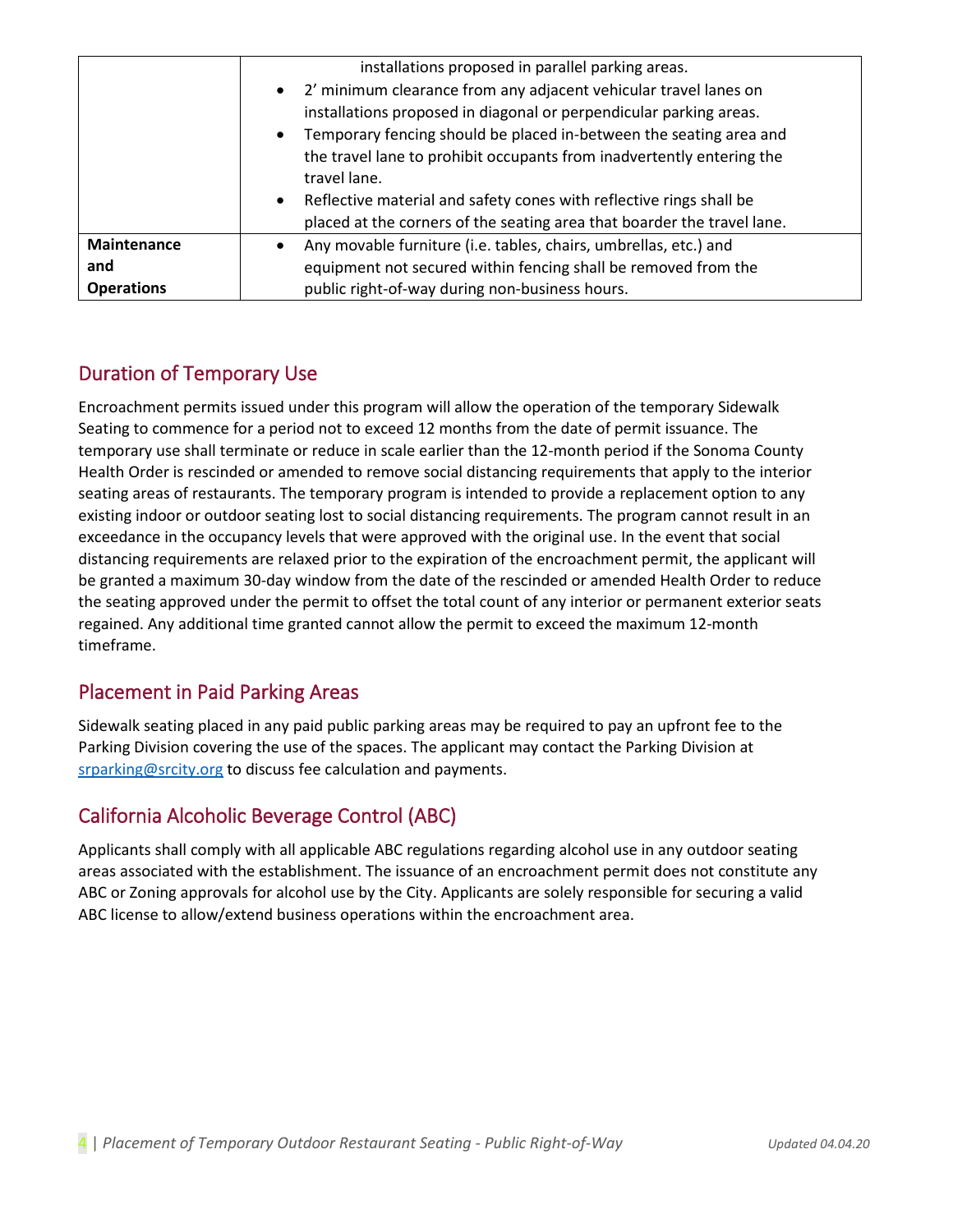#### Application Process

#### 1) Application submittal

All applications shall be submitted digitally through the City's [online encroachment permit](https://app.oncamino.com/santarosa-ca/login)  [submittal portal.](https://app.oncamino.com/santarosa-ca/login)

- a) Application Form: All applicants shall complete the encroachment permit application.
- b) Site Plan: The site plan shall show the following information (with as much detail as possible to aid in the City's review of the application). The plan may be hand drawn on 8  $\frac{1}{2}$ " x 11" paper:
	- 1) Show the proposed footprint of the Sidewalk or Street Seating area including dimensions (length and width).
	- 2) Show and list elements proposed within the plan including tables, chairs, awnings, umbrellas, fences etc.
	- 3) Show any protective measures being implemented if the proposal is occupying street parking areas.
	- 4) Show and label:
		- i. Approximate property lines
		- ii. Existing building(s) including doorway location(s)
		- iii. Width of business frontage
		- iv. Name and address of business
		- v. Name and address of adjacent businesses
		- vi. Sidewalk widths
		- vii. Street name(s)
		- viii. All surface structures within 15 feet of the proposed location (e.g., fire hydrants, parking meters, poles, signs, street trees, manholes, utility covers, storm drain inlets, bike racks, streetlights, other outdoor seating areas, etc..).
		- ix. Location and dimensions associated with any existing or proposed outdoor accessible seating.
		- x. Any barrier indicators for items protruding into the path of travel (see accessibility guidance document).
- c) Adjacent Property Owner Approval: This requirement only applies to proposals that involve the expansion of any Sidewalk Seating along the frontage of the adjacent unit or building. Submit a written statement from any adjacent property and business operator confirming the approval to place the installation in an area that is beyond the width of the associated eating establishment
- d) Site Pictures: Pictures of the current site conditions at the proposed location. At a minimum, pictures should include the following viewpoints:
	- **Looking down the sidewalk/parallel to the curb from each side of the proposed** location.
	- **Perpendicular to the proposed location, including how the location is situated in** relation to adjacent properties.